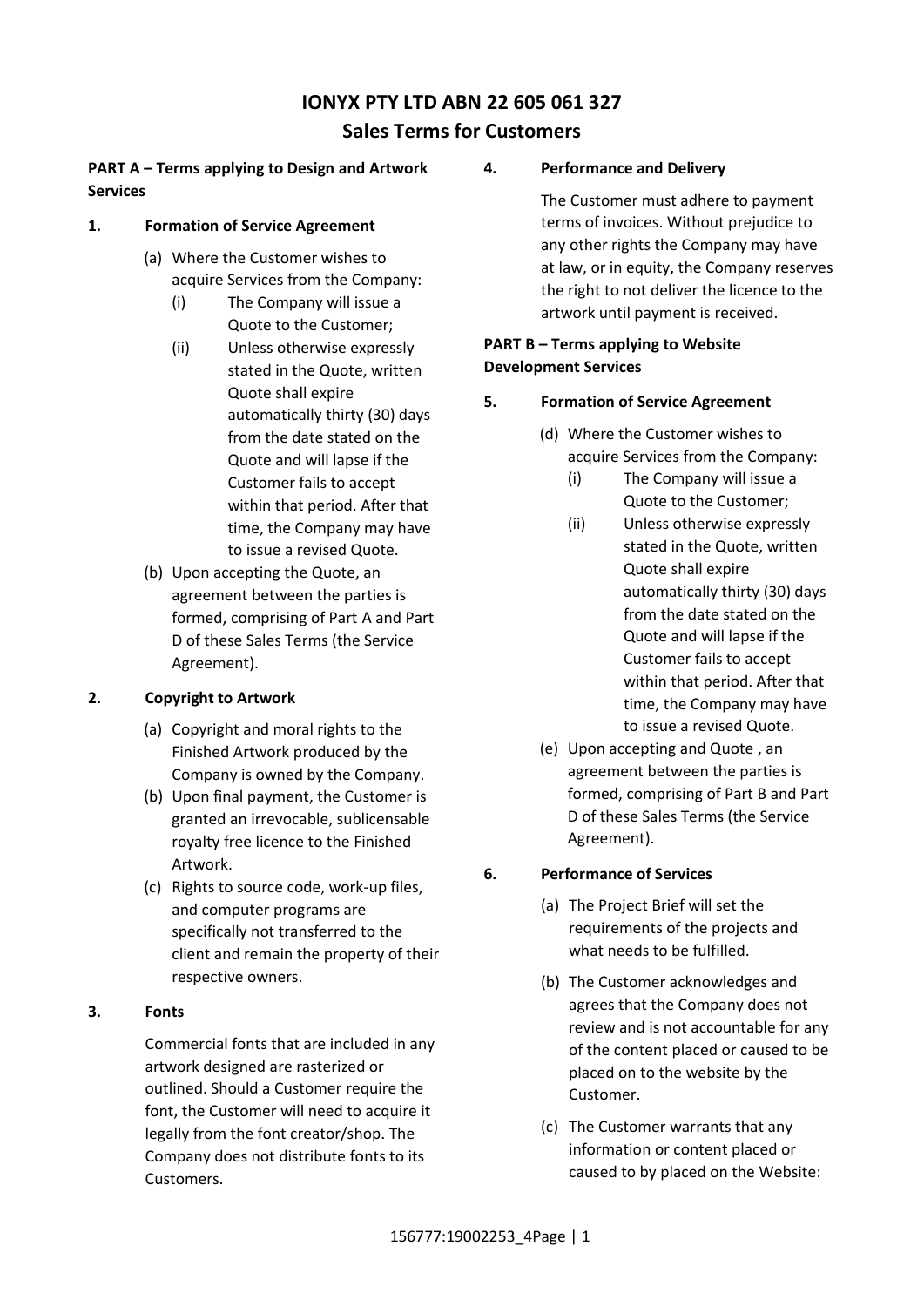- a. has been reviewed, approved by the Customer; and
- b. the Customer is entitled to place such information on the website and the placing of such information is not in breach of any laws the Customer or the Company are subject to.
- (d) The Customer indemnifies and holds harmless the Company in respect any matter connected to the content caused to be placed on the website by the Customer.
- (e) We will graphically design concepts of how the site will look. If after previewing them, the Customer requires amendments or changes to the design contents prior to the Implementation Phase, then:
	- a. the Customer may prepare and deliver to the Company a list of variations (**List of Variations**).
	- b. Upon receipt of a List of Variations the Company will make the amendments contained in the List of Variation:
		- i. Subject to clause [6](#page-0-0)[\(e\)c,](#page-1-0) for no additional cost in respect of the first List of Variation; and
		- ii. in respect of any subsequent List of Variation or requests for amendments or changes to design for an agreed fee of \$160/hour ex GST will apply.
	- c. Where the scope of the changes contained in a List of Variation cause a departure from the scope of Services contemplated by the Project

Brief (as determined by the Company in its sole discretion) the Company may:

- i. negotiate a fee for said variations; or
- ii. refuse to make such variations.
- (f) If a client wishes to transfer the website, database, Content Management System (CMS), hosting, Emails, and entire setup to another company to take control, a fee of \$395 ex GST port out fee applies for additional work required by us to release the website. Once released we will take no responsibility of the feature's functions and operations of the website.
- (g) Once the website design has been approved and the development has begun, any changes thereafter will incur a development fee of \$160/hour ex GST.

# **7. Authorisation**

The named Customer is engaging the Company as an independent contractor for the specific project of developing and/or improving a website to be installed on the client's web space (depending on the software available) or on suitable web hosting provided by the Company. The Customer hereby authorizes the Company to access this account and authorizes the web hosting service to provide the Company with "write permission" for the Customer's web page directory, cgi-bin directory, and any other directories or programs which need to be accessed for this project. The Customer also authorizes the Company to publicize their completed website to Web search engines, as well as other Web directories and indexes.

<span id="page-1-0"></span>By signing a web hosting agreement, the Customer acknowledges the Service Agreement, and agree to its terms and conditions. As referred to in this Service Agreement, "Site" refers to a World Wide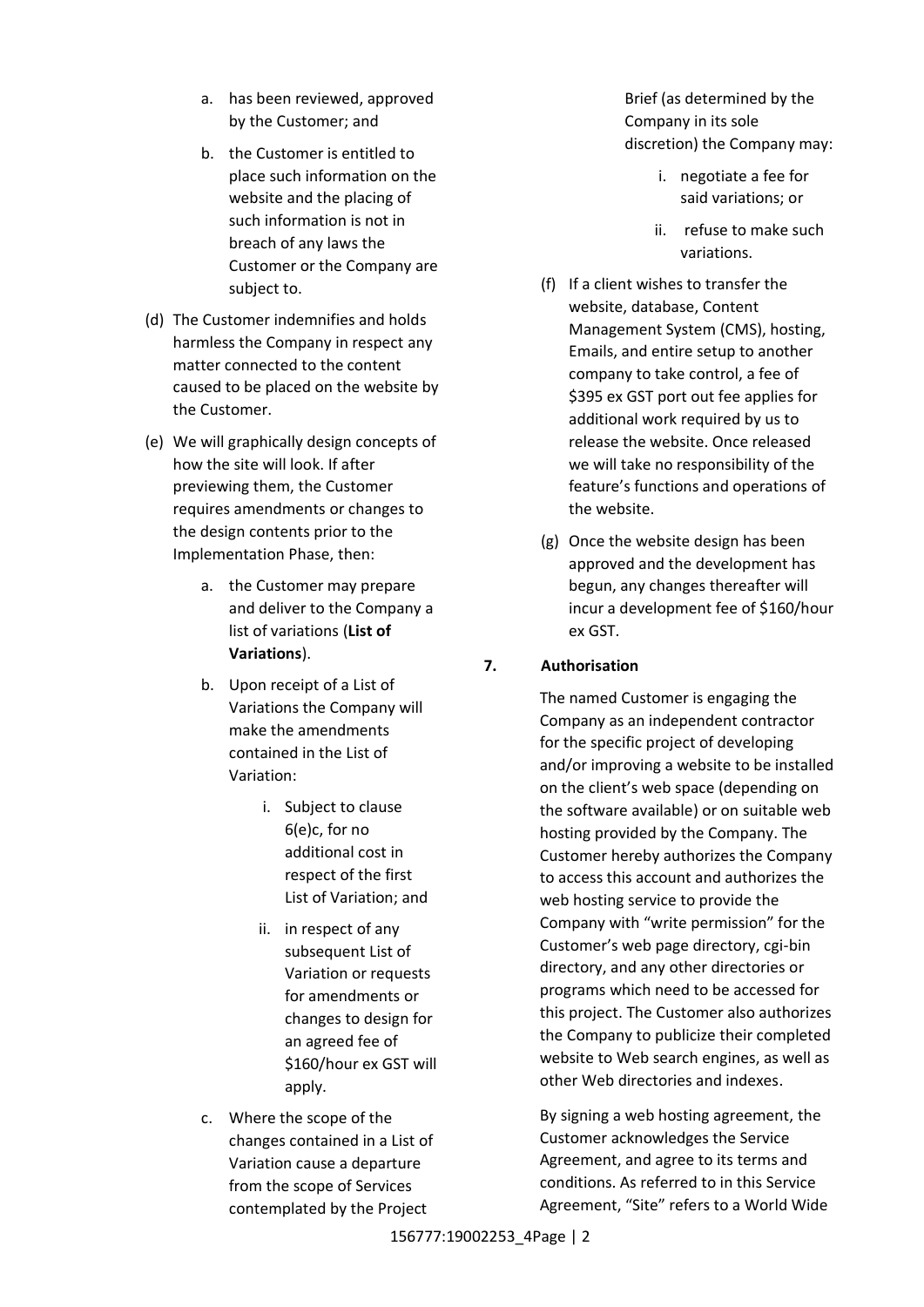Web site and "IONYX Site" refers to the Site located at the URL https://www.IONYX.com.au, or any other successor Sites owned or maintained by the Company.  

### **8. Web Hosting**

The client understands that any web hosting services require a separate contract with the web hosting service. The client agrees to select a web hosting service which allows the Company full access to the website via FTP, a MySQL database if required by the Company, and access to a web hosting control panel. Other access or tools may be required by IONYX, and they will be provided or paid for by the client. The Company is a provider of suitable web hosting services. It is recommended that the Company be used as the web hosting service.

### **9. Copyrights and Trademarks**

The Customer represents to the Company and unconditionally guarantees that any elements of text, graphics, photos, designs, trademarks, or other artwork furnished to the Company for inclusion in web pages are owned by the Customer, or that the client has permission from the rightful owner to use each of these elements, and indemnifies, will hold harmless, protect, and defend the Company and its subcontractors from any claim or suit arising from the use of such elements furnished by the Customer.

### **10. Electronic Commerce Laws**

From time-to-time government entities enact laws and levy taxes and tariffs affecting Internet electronic commerce. The Customer agrees that the client is solely responsible for complying with such laws, taxes, and tariffs, and will indemnify and hold harmless, protect, and defend the Company and its subcontractors from any claim, suit, penalty, tax, or tariff arising from the Customer's exercise of Internet electronic commerce.

# **11. Copyright to Web Pages**

- (a) Copyright and moral rights to the finished assembled work of web pages including photos, and graphics produced by the Company (**Finished Website Product**) is owned by the Company.
- (b) Upon final payment of this contract, the Customer is assigned an irrevocable, sublicensable royalty free licence to the rights to use and exploit the Finished Website Product.
- (c) Rights source code, work-up files, and computer programs are specifically not transferred to the client and remain the property of their respective owners unless agreed to by the Company.
- (d) The Company and its subcontractors retain the right to display graphics and other web design elements as examples of their work in their respective portfolios.

# **12. Website Built & Online Marketing Accreditation**

All websites built by the Company will include an accreditation link.  For example, "This website was built by IONYX" or a similar variation. These links appear in the footer of all web pages unless otherwise agreed on. There is a fee of \$1,000.00 inc GST to remove any on page accreditation. By signing up, the Company have the rights to use the Customer's project for promotional and portfolio purposes unless otherwise agreed on.

# **13. Initial Payment and Refund**

Web development projects begin with a non-refundable initial payment. No portion of this initial payment will be refunded.

The amount of the non-refundable initial payment will be specified in the Quote. The customer acknowledges and agrees that such non-refundable initial payment is a fair reflection of the time and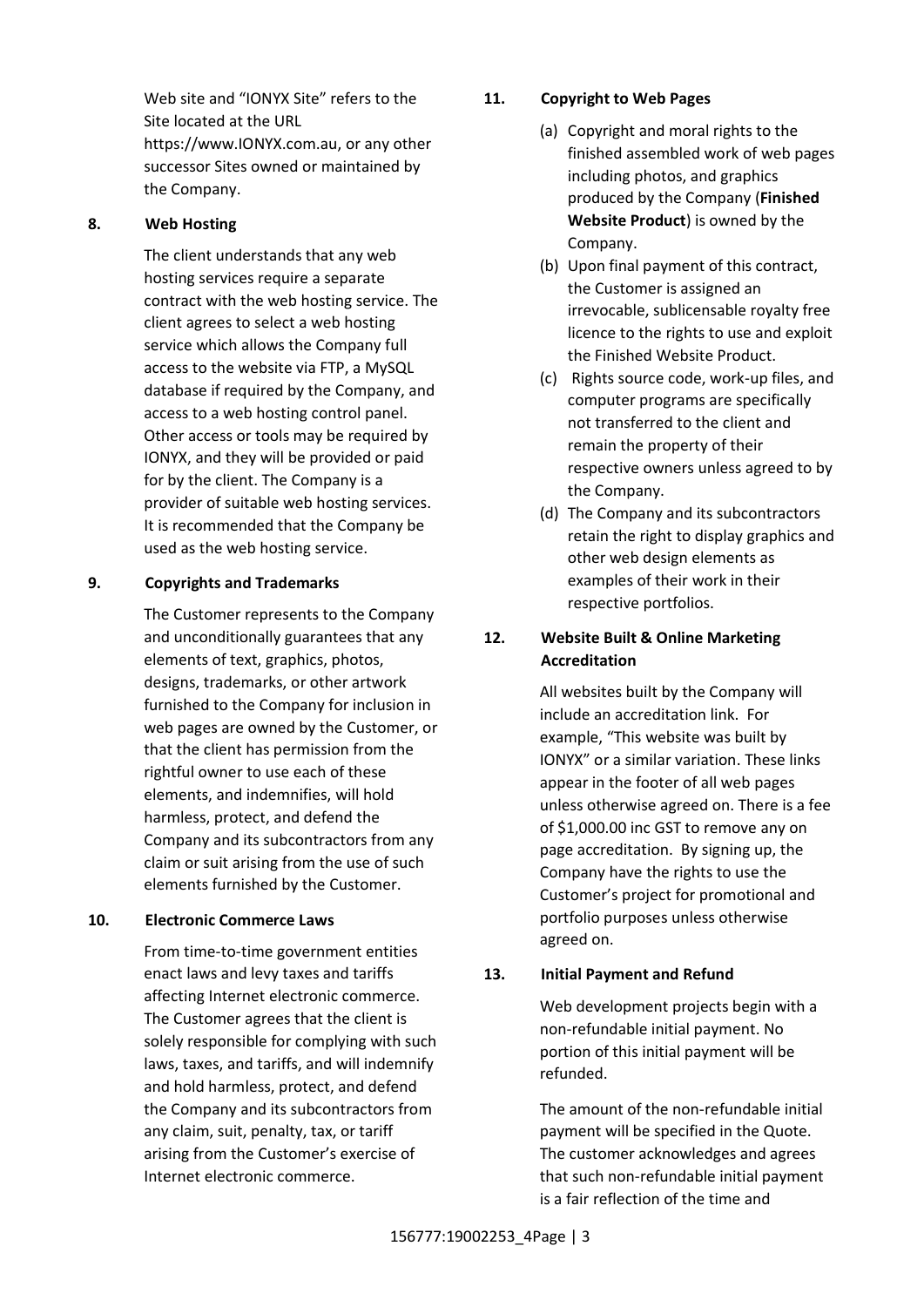opportunity cost incurred by the Company.

#### **PART C – Terms applying to Web Hosting Services**

#### **14. Formation of Service Agreement**

- (a) Where the Customer wishes to acquire Services from the Company:
	- (i) The Company will issue a Quote to the Customer;
	- (ii) Unless otherwise expressly stated in the Quote, written Quote shall expire automatically thirty (30) days from the date stated on the Quote and will lapse if the Customer fails to accept within that period. After that time, the Company may have to issue a revised Quote.
- (b) Upon accepting and Quote and making payment, an agreement between the parties is formed, comprising of Part C and Part D of these Sales Terms (the **Service Agreement**).

### **15. Appropriate Use of The Service**

The Company makes no effort to edit, control, monitor or restrict the content of data other than as necessary to provide such Services.

- (a) Customer Content Customer agrees that it will not distribute, electronically transmit or display any materials supplied by Customer – or through Customer by a third party – to any IONYX server in connection with Customer's use of the Services which:
	- (i) violate any state, federal or foreign laws or regulations
	- (ii) infringe on any Intellectual Property Rights (e.g. copyright, trademark, patent or other proprietary rights) of IONYX or any third party;
	- (iii) are defamatory, slanderous or trade libellous, threatening or harassing content of any type;
- (iv) proxy server software (any type) used to hide users IP or cache content;
- (v) are discriminatory based on gender, race, age or promotes hate;
- (vi) contain viruses or other computer programming defects which result in damage to IONYX, it's servers or any third party.
- (b) Spam Policy The Customer shall not use our Services for chain letters, junk mail, spamming, bulk mailing (more than 100 recipients) or any use of distribution or mailing lists to any person who has not given specific permission to be included in such a process. The Customer also shall not engage in any unsolicited email practices that mention or reference any domain hosted on the Company's servers or parked on the Company's DNS servers.
- (c) Server Loads Customer agrees that any hosting account that uses excessive CPU or Memory resources (25% or more) for a sustained period of time (10 minutes or more) may be suspended at any time without notice. The Company reserves the right to terminate sites that are repeatedly using excessive resources at any time with prior notification. The Company will provide the offer to upgrade the site to a larger hosting plan on The Company's services.
- (d) Back-Up Files and Processing The Company takes steps to safeguard the IONYX Servers and the data contained there-in, however IONYX will not be responsible for any loss of Customer data stored or intended to be stored on the IONYX Servers and/or back-up devices. The Customer will not be entitled to any form of compensation from the Company in the event of data loss. The Customer is responsible for its own backups. Whilst the Company actively performs a variety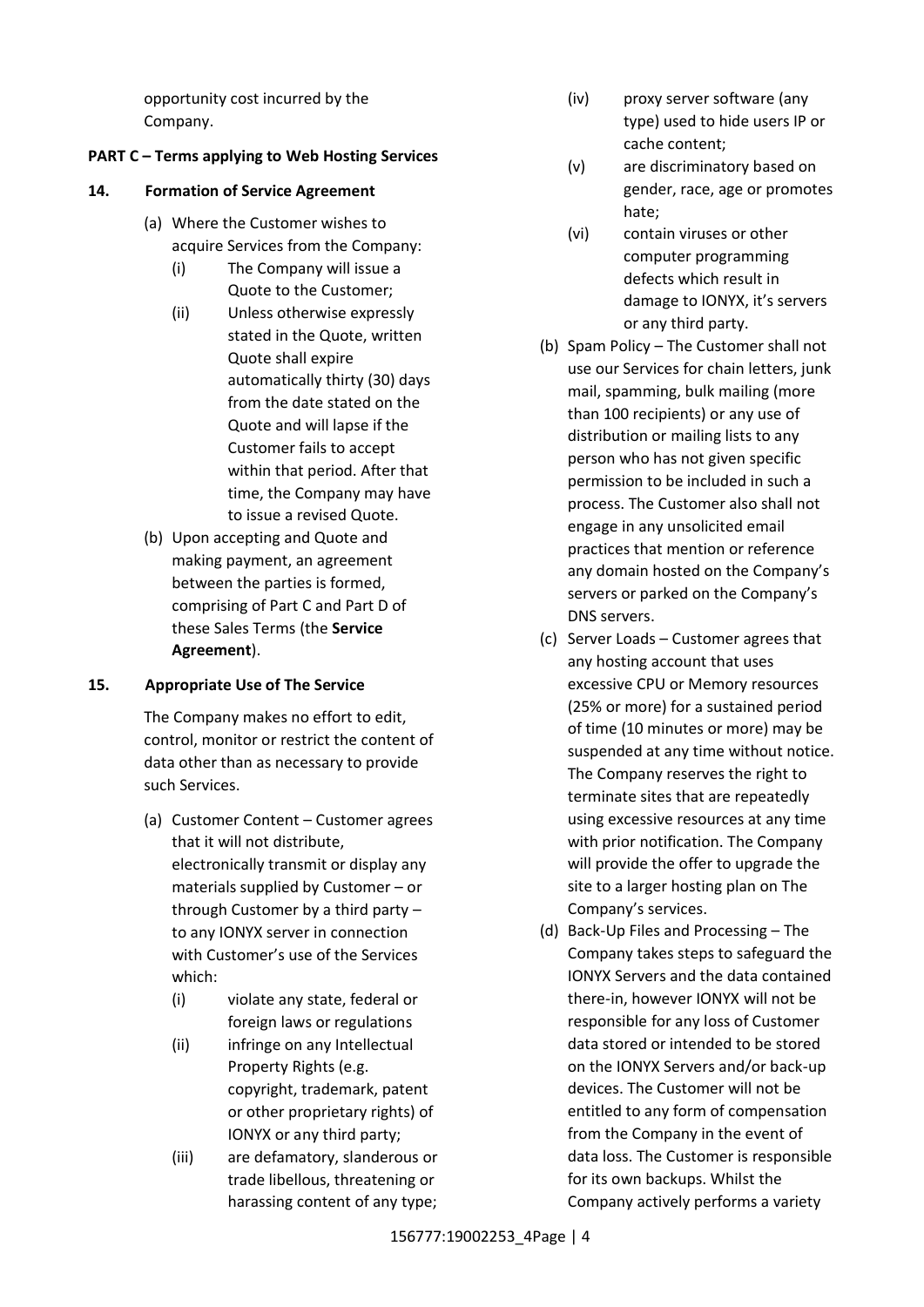of backups, there may be times when the backups fail or become unavailable. As such the final responsibility for all your data stored on IONYX Servers is ultimately your own. By acknowledging and signing a web hosting agreement you release IONYX from any legal action in the event of data loss and you agree that you will not be entitled to any form of compensation for said loss.

(e) Software Updates – The Customer agrees that applications and scripts running on the server are the responsibility of the Customer and must be kept reasonably up-to-date. Failure to do so may expose our servers to possible exploits.

#### **PART D – Terms applying to all Services**

#### **16. Nature of Quote**

- (a) All monetary amounts stated in the Quote are in Australian Dollars, and all payments will be made in Australian Dollars (unless otherwise specified in writing).
- (b) The Price contained in the Quote relevant to the Service Agreement is fixed for the scope of Services expressly set out in the Quote. The Company will do the work described in the Quote. The Company's responsibility to the Customer is limited to that work, and any other work the Company agree in writing to do.
- (c) The Customer agrees that where the Company, following the commencement of Services, considers that additional work, parts or other materials are required for the Services which are not provided for in the Quote, the Company may in its absolute discretion, cease providing the Services the request that the Customer accepts a revised Quote in respect of the Services. The Customer acknowledges and agrees that it must make payment for any Service

performed by the Company prior to the issuance of the revised Quote.

- (d) Where the Customer accepts the Company's revised Quote, the revised Quote will be deemed to be effective for the purpose of the Service Agreement.
- (e) Where the Customer does not accept the Company's revised Quote, then:
	- (i) the Company will continue to provide the Services as set out in the original Quote
	- (ii) the Customer releases the Company from, and will indemnify, keep indemnified and hold harmless the Company in respect of all claims arising with the Customer's decision not to undertake the additional scope of work.
- (f) The major variables that will affect the timely completion of work, include:
	- (i) anything outside of the Company's control that causes a delay or causes the Company's work to be protracted.
	- (ii) delays on approval of concepts from the Customer.
	- (iii) additional requests that are outside the original scope of work that requires more time.
	- (iv) additional artwork updates required for unforeseen reasons.
- (g) You may accept a Quote we give to you:
	- (i) in writing, whether by email or otherwise;
	- (ii) orally;
	- (iii) by giving us further instructions;
	- (iv) by paying any invoice we render in a matter; or
	- (v) by paying any deposit or other amount we request from you.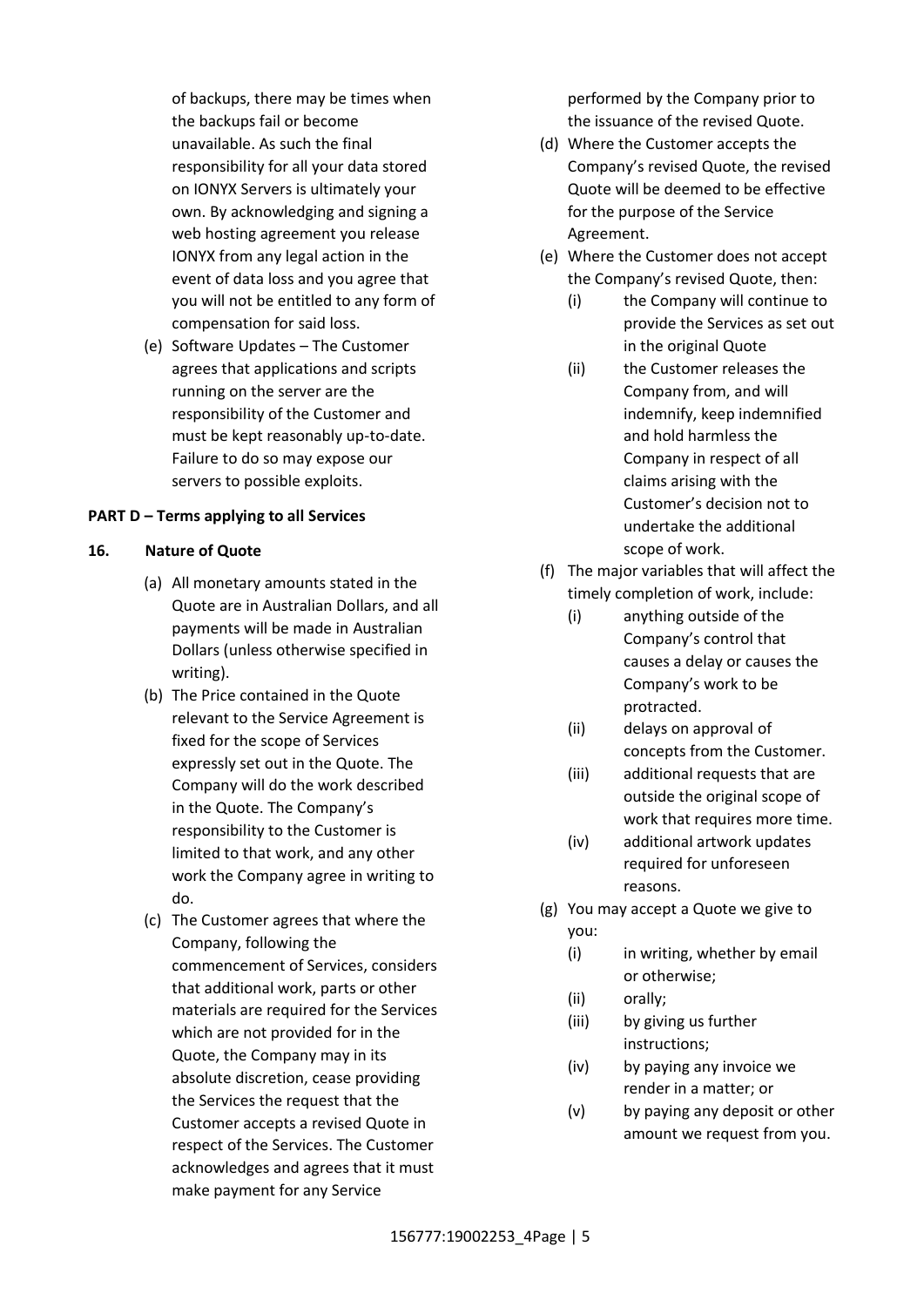### **17. Legal Disclaimer**

The Services provided by the Company may come with guarantees and warranties that cannot be excluded under the CCA, ACL and the FTA. The Customer acknowledges that no other guarantees or warranties are given by the Company in respect of the Services provided.

Nothing in these terms and condition is intended to have the effect of contracting out of any applicable provisions of the CCA, ACL or the FTA, except to the extent permitted by those Acts as applicable.

To the extent permitted by the CCA, ACL and FTA:

- (a) the Company does not warrant that the functions contained in these web pages, or the Internet website will meet the Customer's requirements or that the operation of the web pages will be uninterrupted or error-free.
- (b) The entire risk as to the quality and performance of the web pages and website is with the Customer. In no event will the Company be liable to the Customer or any third party for any damages, including any lost profits, lost savings or other incidental, consequential or special damages arising out of the operation of or inability to operate these web pages or website, even if the Company has been advised of the possibility of such damages;
- (c) Without limiting the generality of the foregoing, IONYX specifically disclaims any warranty that:
	- a. the services will be uninterrupted or error-free;
	- b. defects will be corrected as soon as possible;
	- c. there are no viruses or other harmful components; and
	- d. the security methods employed will be sufficient.
- (d) In no event shall the Company be liable for damages resulting from loss of data, profits, use of any Company's

products or services, or for any incidental, indirect, punitive, or consequential damages in connection with this agreement or in connection with any products or services provided hereunder. In no event shall the Company's cumulative liability exceed an amount greater than one hundred dollars (\$100.00).

The Customer will indemnify and hold the Company harmless against any claims by third parties, including all costs, expenses and legal fees incurred by the Company arising out of or in conjunction with the Customer's performance, alleged breach or breach of this agreement. If any provision of this agreement shall be unlawful, void, or for any reason unenforceable, then that provision shall be deemed severable from this agreement and shall not affect the validity and enforceability of any remaining provisions.

### **18. Completion Date**

To be able to achieve the project within a reasonable timeframe, the Customer agrees to supply materials i.e.  Corporate branding promotional materials, logos in a suitable format, make available hours for meeting and to deliver key information promptly for the Company to complete work on schedule. Failure to do so will cause a project to be delayed and other projects will take priority according to the timelines that need to be maintained.

### **19. Hourly Rate**

Absent of agreement otherwise, the Company's standard hourly rate is charged at \$160/hour ex GST. The Company may change its hourly rates at any time. The Company will notify the Customer before any change occurs.

### **20. GST**

The Customer must pay any GST amount that the Company must pay in connection with the Services. The GST amount will be specified in the Invoices.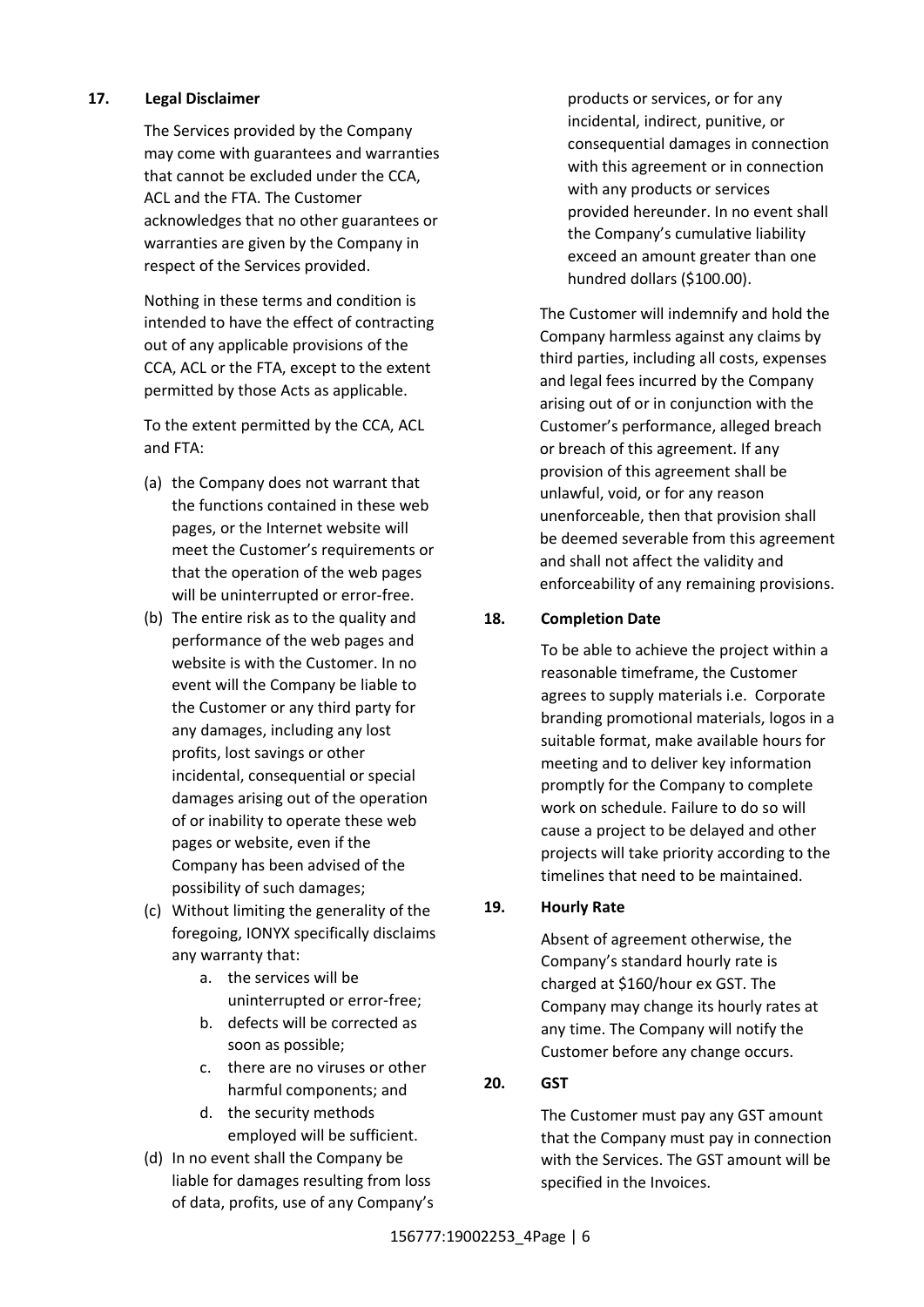### **21. Payment**

#### **21.1 Invoicing**

The Company will invoice the Customer for the Services (the Invoice) from time to time and in any event in such manner as set out in the Quote, with each Invoice setting out the Price of Services supplied.

### <span id="page-6-1"></span>**21.2 Payment Terms**

- (a) Subject to Clause [21.3,](#page-6-0) the Customer must pay the Price of the Services supplied to the Customer within 7 days from the date of the Invoice.
- <span id="page-6-2"></span>(b) If payment in respect of an invoice has not been received by the Company within 30 from the date it was due and payable, the Company may without notice to you either:
	- a. suspend any and all Services provided to you, including your website and email activity until the balance is paid; or
	- b. terminate this agreement.
- (c) The Company must within 5 business days, reinstate the Services suspended pursuant to clause [21.2](#page-6-1)[\(b\)](#page-6-2) upon the Customer:
	- a. making payment in full to the Company of all outstanding invoices; and
	- b. paying a reinstatement fee of \$395 plus GST.

#### <span id="page-6-0"></span>**21.3 Late or Non-Payment Fees**

If payment is not made by the Customer when due, the Company may charge a late fee of:

| <b>Unpaid Amount</b> | Late Fee          |
|----------------------|-------------------|
| Less than \$100      | \$15 (no GST      |
|                      | payable)          |
| More than \$100      | \$15 plus Overdue |
|                      | Rate on a daily   |
|                      | basis, calculated |
|                      | the unpaid        |
|                      | amount (including |

If the Customer still have not paid the total amount for any invoices after the Company sends the Customer a reminder, the Company can refer your debt to a debt collection agency after a 60-day period. If the Company do so, the Customer must pay any costs that the Company incur in connection with the recovery of the unpaid fees (including the agency's fees and any legal fees).

### <span id="page-6-3"></span>**21.4 Progress Payments**

The Company may request that the Customer make one or more upfront progress payments in respect of particular Services.

### **21.5 Manner of Payment**

In respect of amounts owing to the Company under this document, the Company will:

- (a) produce a receipt for the Customer and debit the Customer's credit card/bank account (when such information is provided by the Customer), or
- (b) produce an invoice which will be delivered to the Customer by email with different types of payment methods.

### **22. Performance and Delivery**

After completion and confirmation of satisfaction by the Customer (whether express or implied) of any Service as set out in the Quote, subsequent increase or variation in the work will incur a fee of \$160/hour ex GST.

### **23. Assignment of Project**

The Company reserves the right to assign subcontractors or third-party providers for any project to ensure the right skill for the work as well as to meet the scheduled Completion Date.

### **24. Charge and Indemnity**

any late fees already incurred).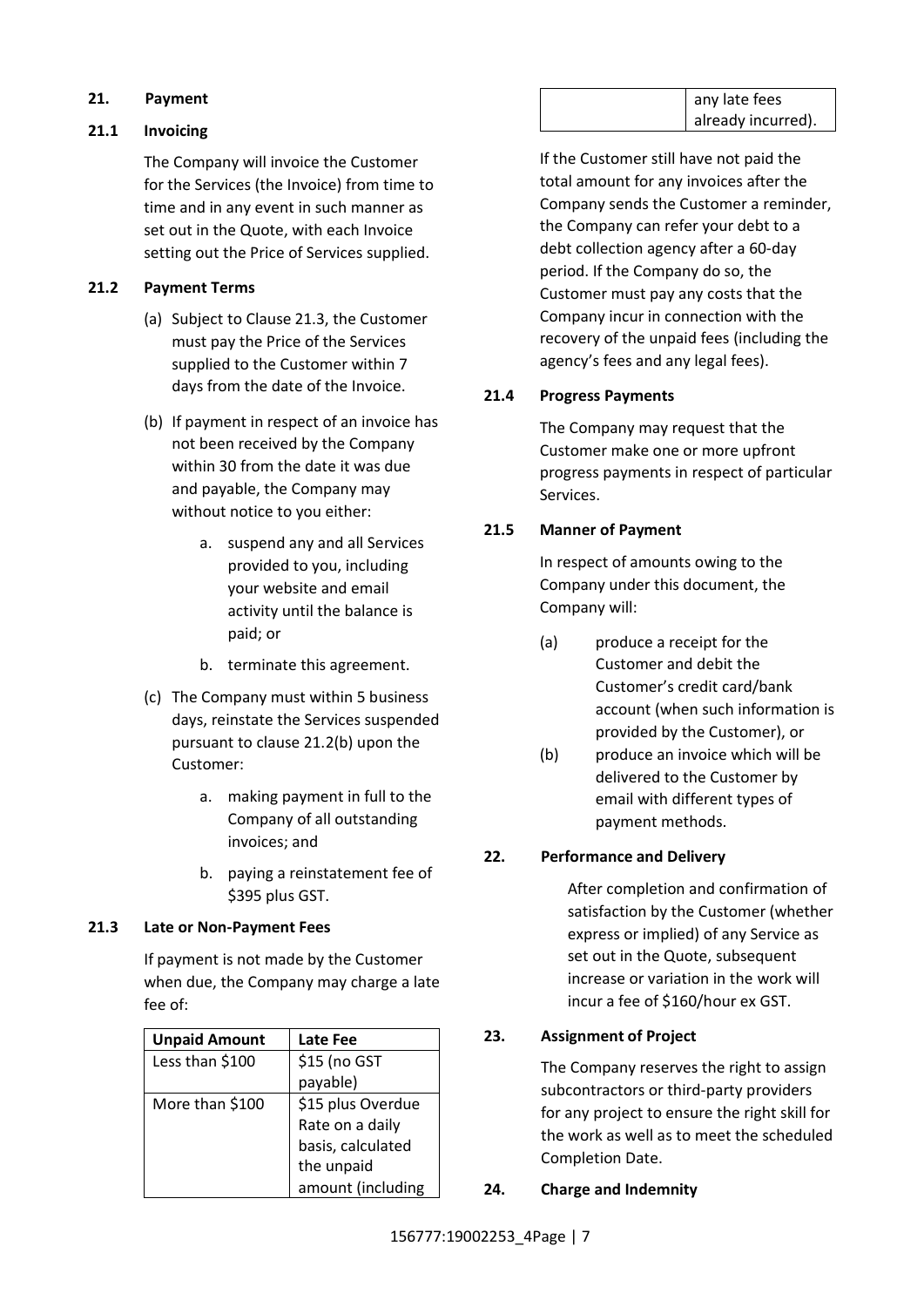- (a) The Customer charges all of their present and after acquired real and personal property in favour of the Company to secure the payment of all monies and the performance of all obligations under these terms and conditions.
- (b) The Customer agrees to indemnify, and keep indemnified, on a full indemnity basis, the Company for all losses and costs incurred by the Company by reason of a failure of the Customer to comply with its obligations under this document, including but not limited to all enforcements costs incurred by the Company in procuring the performance of either the Customer's obligations under this document, including but not limited to referral to a debt collection agency, solicitor's and court costs, or any other enforcement costs that the Company determines is required.

#### <span id="page-7-0"></span>**25. Term & Termination**

- (c) Subject to the terms and conditions hereof, this Service Agreement shall be effective on the date you register for the Services and shall continue in effect on a month-to-month basis unless otherwise specified in the Quote (the "Term") unless terminated earlier pursuant to the provisions of this Clause [25.](#page-7-0)
- (d) Either party will have the right to terminate this Service Agreement upon 30 days' notice in writing to the other party.
- (e) Terms and Conditions under Part D shall survive termination or expiration of this Service Agreement.
- (f) To the extent permitted by law, the Company reserves the right to refuse service to anyone.
- (g) Despite any termination of this document by the Customer, the Customer shall remain responsible

for any outstanding fees owed to the Company and agrees to pay any, and all fees incurred by Customer up to and including the date of termination.

(h) Cancellation fee – If the Customer is on a fixed-length agreement and cancels the service or terminates this agreement before the end of the minimum term, the Company will charge the Customer a cancellation fee should one be specified in the Quote.

### **26. Service Agreement**

If any of the provisions, or portions thereof, of this Service Agreement are found to be invalid under any applicable statute or rule of law, then, that provision notwithstanding, this Service Agreement shall remain in full force and effect and such provision or portion thereof shall be deemed omitted. This Service Agreement (including the Exhibits, attachments and/or addenda, if any) represents the entire agreement of the parties with respect of the subject matter hereof and supersedes all prior and/or contemporaneous agreements or understandings, written or oral between the parties with respect to the subject matter hereof.

This Agreement and the rights granted and obligations undertaken hereunder may not be transferred, assigned or delegated in any manner by Customer, but may be so transferred, assigned or delegated by the Company.

Any waiver or any provision of this Service Agreement, or a delay by any party in the enforcement of any right hereunder, shall neither be construed as a continuing waiver nor create an expectation of nonenforcement of that or any other provision or right. In any legal proceeding between the parties under this Agreement, the prevailing party shall be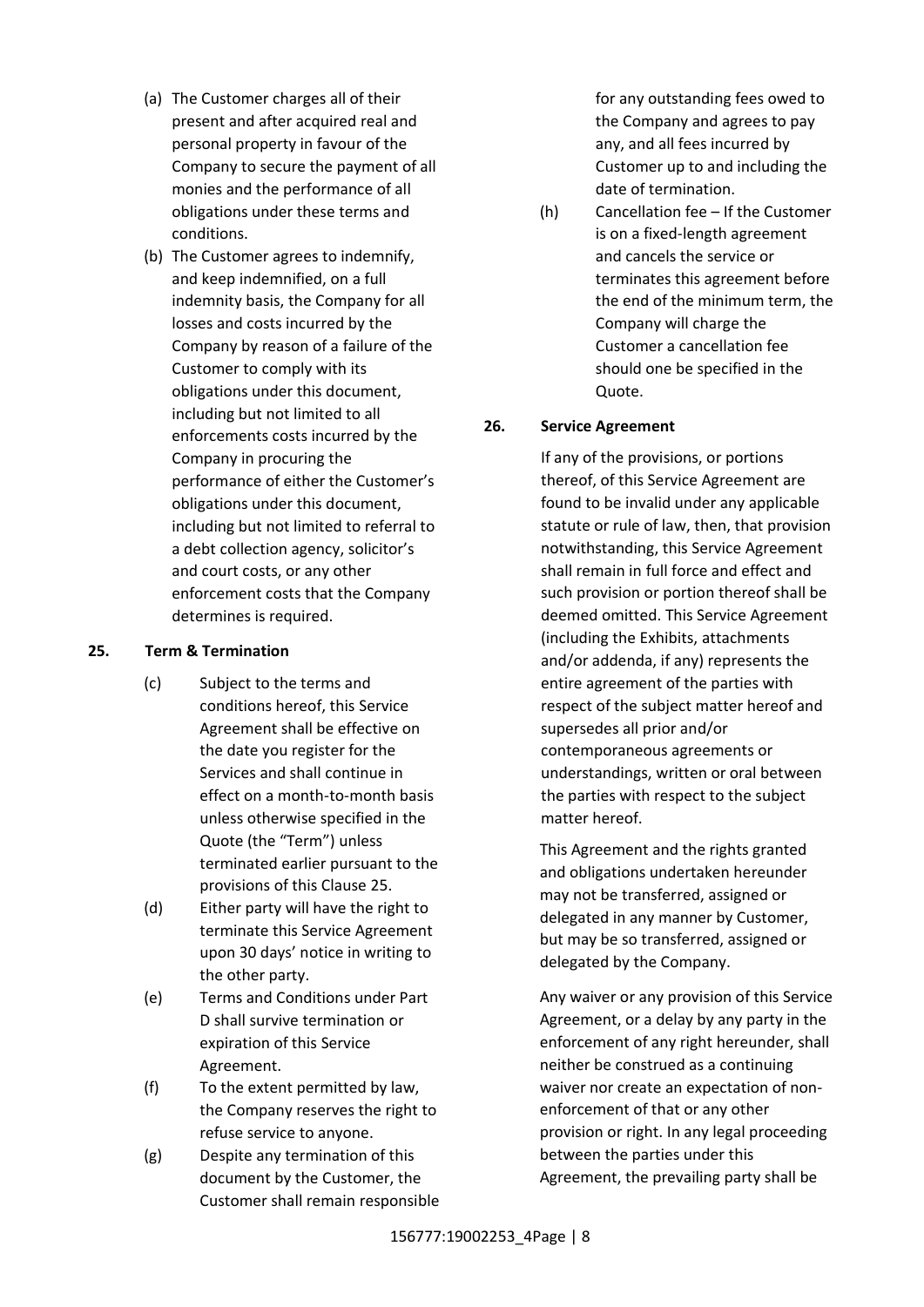entitled to recover its costs, expenses and reasonable attorneys' fees.

This Service Agreement and the Company's policies are subject to change by the Company without notice. Continued usage of the Services after a change to this Service Agreement by IONYX or after a new policy is implemented and posted on the IONYX Site constitutes your acceptance of such change or policy. The Customer is encouraged to regularly check the IONYX Site for any changes or additions.

#### **27. Inconsistency**

Where there is any conflict or inconsistency between the provisions of this document and the Quote, the terms of the Quote shall prevail to the extent of any conflict or inconsistency.

#### **28. Governing Law and Jurisdiction**

The Service Agreement is governed by and construed in accordance with the law of Queensland and the parties submit to the non-exclusive jurisdiction of the courts of Queensland.

#### **29. Definitions**

The following definitions apply in this document unless the context dictates otherwise:

**ACL** means the Australian Consumer Law contained in Schedule 2 of the CCA as amended, re-enacted or replaced, and includes any subordinate legislation.

**CCA** means the Competition and Consumer Act 2010 (Cth) as amended, reenacted or replaced, and includes any subordinate legislation.

**Company** means IONYX Pty Ltd ABN 22 605 061 327

**Customer** means the party defined as Customer in our Quote.

**Finished Artwork** means the final artwork accepted by the Customer including photos, and graphics produced by the

Company pursuant to the terms of a Quote.

**FTA** means the Fair Trading Act 1989 (Qld) or the Fair Trading Act 1987 (NSW) (as the context requires) as amended, re-enacted or replaced and includes any related or subordinate legislation.

**Implementation Phase** means such point where the Company considers (acting reasonably) that the design phase is substantially complete and the Company is working towards the completion and launch of the website.

**Intellectual Property Rights** means all intellectual property rights of whatever nature including all rights conferred under statute, common law or equity, including all copyrights, patent rights, trademark rights (including any goodwill associated with those trademark rights), design rights and trade secrets.

**Loss** means any damage, loss, liability, cost, charge, expense, penalty, outgoing or payment and includes legal costs and expenses on a solicitor/client basis.

**Overdue Rate** means on any date a rate equal to 10% per annum.

**Price** means price of the Services specified by the Company.

**Progress Payment** means that portion of the Price, if any, payable in accordance with Clause [21.4.](#page-6-3)

**Project Brief** means a document agreed to by the Customer and the Company outlining the scope of the Services and other works which are to be performed by the Company.

**Quote** means fixed Price of a Service to the Scope of Work provided in writing by the Company to the Customer.

**Services** means (a) the service as described in the Quote, plus any related goods and ancillary services which the Company supply (or to be supplied) in